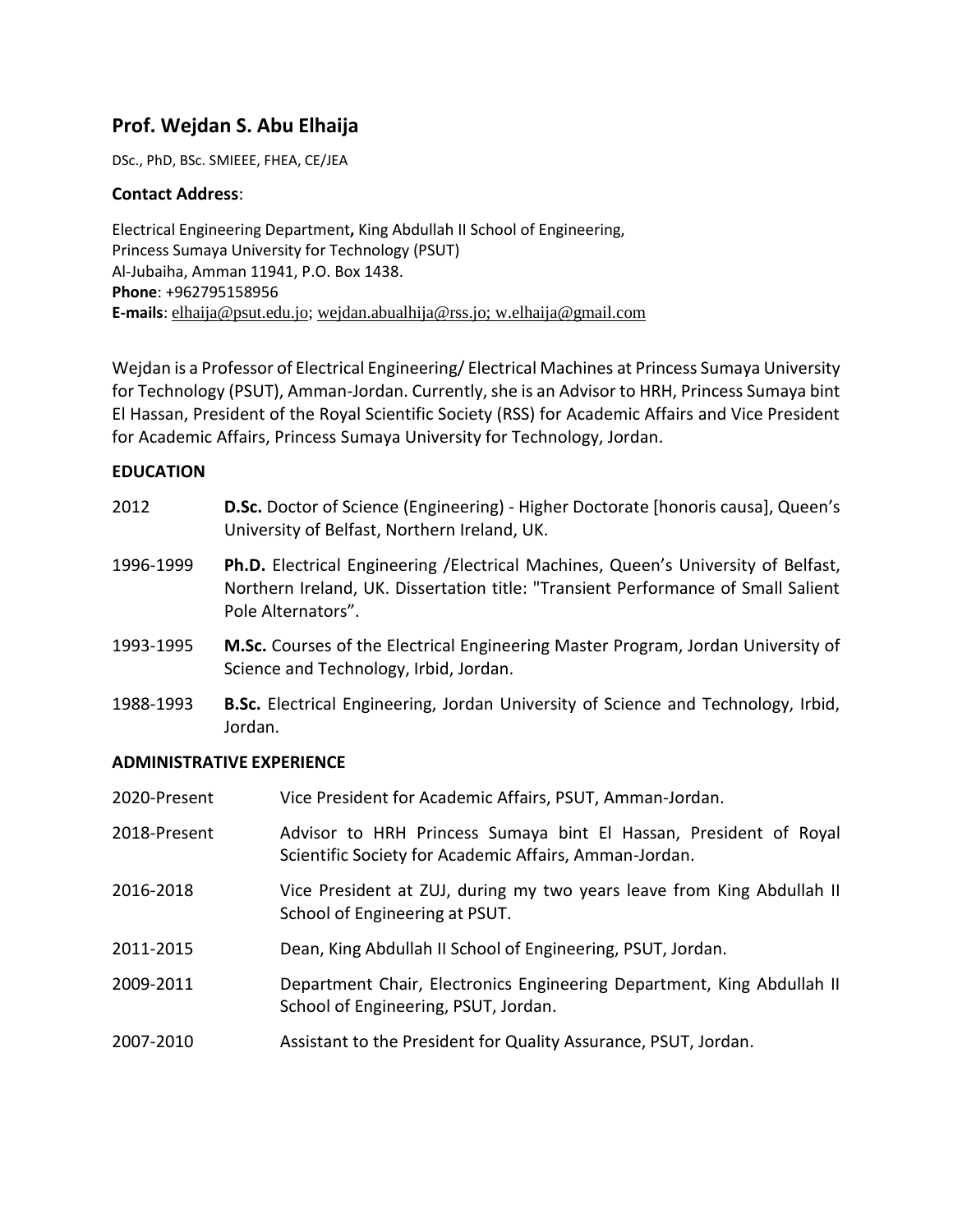### **PROFESSIONAL CAREER**

| 2013- Present | Professor, Electrical Engineering Department at Princess Sumaya<br>University for Technology, Jordan.                                                              |
|---------------|--------------------------------------------------------------------------------------------------------------------------------------------------------------------|
| 2006-2013     | Associate Professor, Electrical Engineering Department, Princess Sumaya<br>University for Technology, Jordan.                                                      |
| 2000-2006     | Assistant Professor, Electrical Engineering Department, Princess Sumaya<br>University for Technology, Jordan.                                                      |
| 1999-2000     | Lecturer, Electrical Engineering Department, Princess Sumaya University<br>for Technology, Jordan.                                                                 |
| 1996-1999     | Laboratory Demonstrator, Electrical Machines Laboratory, School of<br>Electrical and Electronics Engineering, Queen's University Belfast,<br>Northern Ireland, UK. |
| 1993-1995     | Teaching Assistant, Electrical Engineering Department, Jordan University<br>of Science and Technology, Jordan,                                                     |

## **PROFESSIONAL FELLOWSHIPS, SCHOLARSHIPS AND MEMBERSHIPS**

| 2022-Present | Member of the International Women's Forum – Jordan Chapter. |  |  |
|--------------|-------------------------------------------------------------|--|--|
|--------------|-------------------------------------------------------------|--|--|

- 2021-Present ABET Program Evaluator representing IEEE International Society.
- 2014-Present British HEA Fellow, Teaching and Learning- Higher Education Academy, UK.
- 1997-1999 Full PhD scholarship granted by Queen's University of Belfast, UK.
- 1994-1995 Full MSc. scholarship granted by Jordan University of Science and Technology, Jordan.
- 2011-Present Senior Member, Institute of Electrical and Electronics Engineers (IEEE).
- 2017-Present Consultant Engineer (CE), Jordan Engineers Association.
- 1993-Present Member, Jordanian Engineering Association.
- 2019-Present Professional member, American Society for Engineering Education (ASEE).
- 1996 Full PhD Scholarship granted by Queen's University Belfast, Northern Ireland, UK.
- 1994 Full MSc. Scholarship granted by Jordan University of Science and Technology, Irbid, Jordan.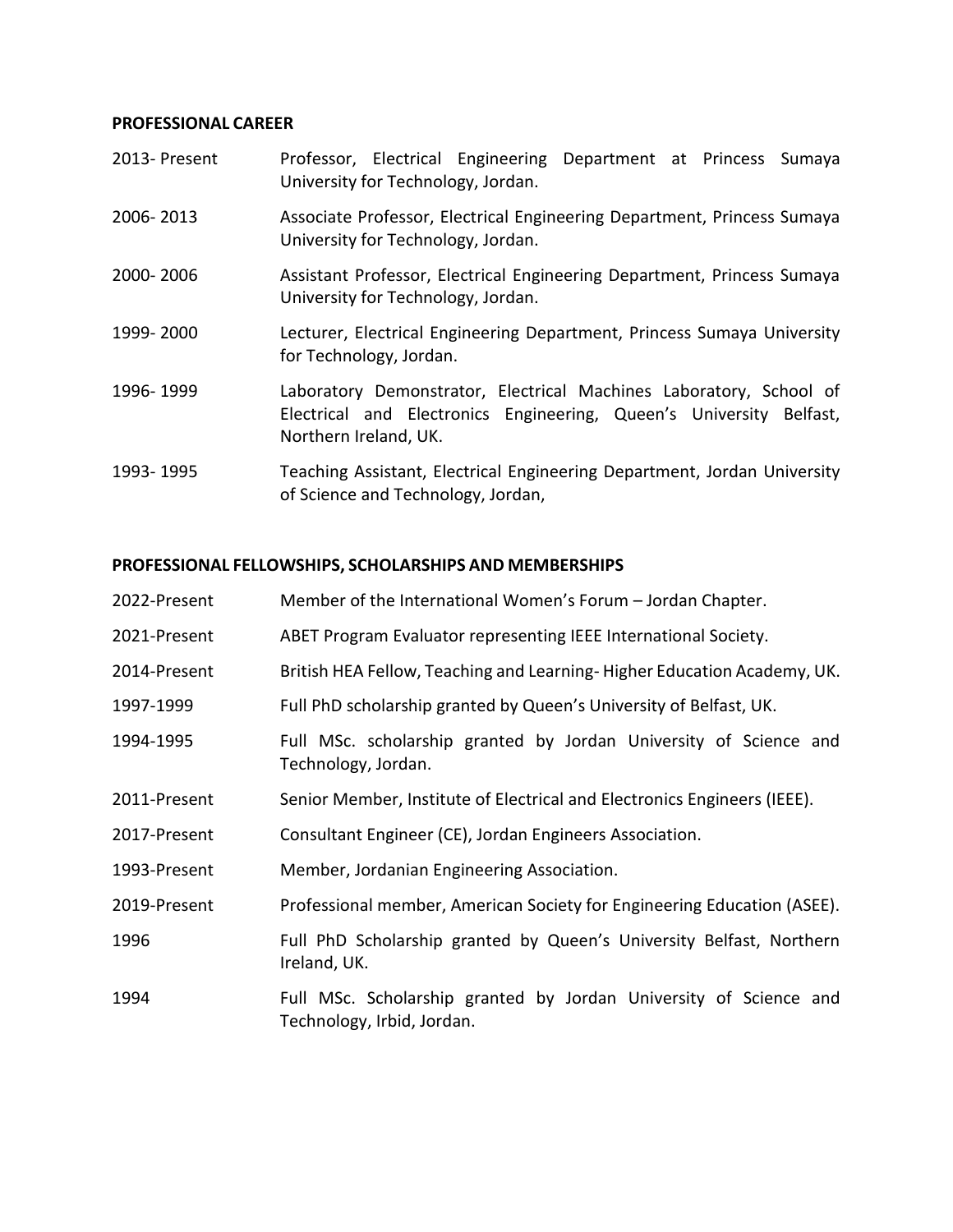#### **HONORS AND AWARDS**

- 2014 Star Reviewer of nominated by the editorial board of the IEEE Transaction of Energy Conversion.
- 2012 D.Sc. (Higher Doctorate) Doctor of Science in Engineering [honoris causa] from Queen's University Belfast, UK.
- 2012 IEEE- Clementine Saduwa Award granted in recognition of outstanding contribution in Engineering and IT by IEEE Region 8 Sections (Europe, Middle East and Africa), Berlin- Germany.
- 2012 Women in Science Hall of Fame Award; US embassy in Amman.
- 2008 Best Design Model for the project entitled "3D Object Modeling Using Laser Scanning" Award, King Abdullah II Design and Development Bureau (KADDB), Jordan.
- 2007 Academic Women Leaders in Jordanian Universities Award, University of Jordan Center for Women's Studies, Jordan.
- 2004 Hisham Adeeb Hijjawi Applied Science Award in the Information Technology and Communication Segment for the research entitled, "Deriving the Signal-to-Noise Ratio Probability of Error and Performance Measure Matrices for Distribution Line Carrier Signals Propagation (Using Bus Impedance Approach)", Jordan.
- 1993 Distinguished Undergraduate Student Award at Jordan University of Science and Technology, Jordan.
- 2013 Earned honorable mention status in QS News, A quarterly newsletter for Universities by QS Asia, May-July 2013.
- 2017 Earned honorable mention status in QS News, A quarterly newsletter for Universities by QS Asia, Nov 2016-Jan 2017.

### **RESEARCH INTERESTS**

Design, modeling, simulation and optimization of electrical machines, finite element and analytical methods of electromagnetic fields; fault diagnosis of electrical machines; electromagnetic field computation and fault analysis of power transformers.

### **TEACHING EXPERIENCE**

Electrical Machines, Electric Machines Drives, Power Systems Analysis, Electrical Circuit Theory, Applied Electromagnetics, Measurements and Instrumentation Techniques.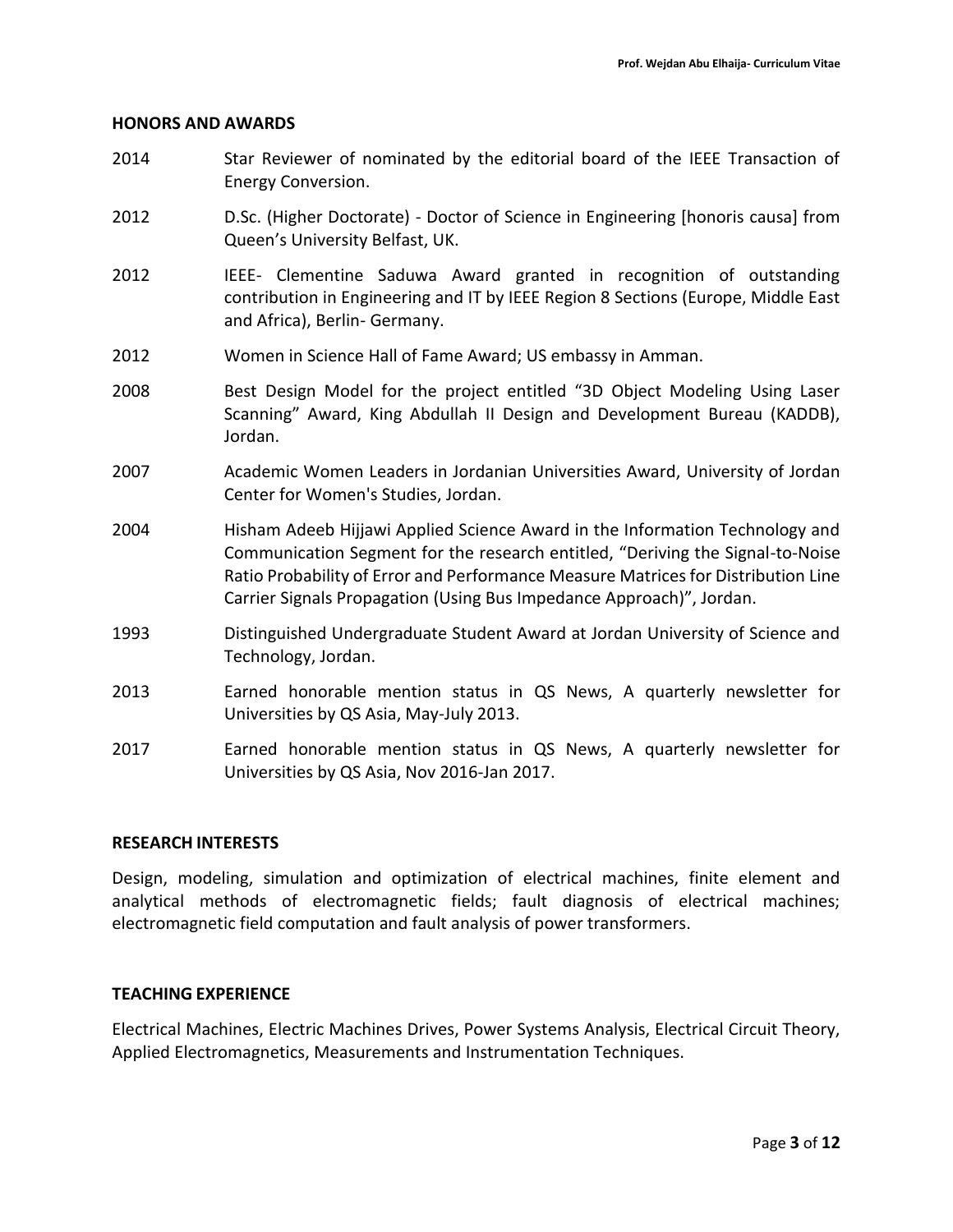#### **PROFESSIONAL SERVICE**

- 2022-Present Editor in Chief of the Jordanian Journal of Computers and Information Technology.
- 2022- Present Member of the International Women's Forum Jordan Chapter
- 2020-Present Member of the InterAcademy Partnership (IAP) Science Executive Committee representing the Royal Scientific Society of Jordan.
- 2020- Present Member of the Science Education Committee of the Association of Academies and Societies of Sciences in Asia (AASSA) chaired by the Korean Academy of Science and Technology (KAST).
- 2018-Present Member of the Jordan National Committee for Education, Culture & Science.
- 2015- Present Member of the Advisory Board, Jordanian Journal of Computers and Information Technology (JJCIT).
- 2020 Member of the International Advisory Committee of the international conference on Innovation and New Trends in Engineering, Technology and Science Education Conference 2021.
- 2019-2020 Member of Jordan National Committee for Research Priorities in Jordan, Ministry of Higher Education and Scientific Research.
- 2017-2018 Member of the Higher National Committee for Sustainable Development.
- 2017 Certificate of Training, "Quality Management System Foundation Course ISO 9001:2015.
- 2018-2019 Head of the proficiency exam for engineering disciplines committee, 2nd cycle April 2018, Higher Education Accreditation Commission, Jordan.
- 2016 Reviewer for "The Best Researcher Award" in the sector of "Engineering and Technology" of the scientific research fund at the ministry of higher education.
- 2016 Member of National Human Resources Development Strategy Subcommittee- Governance.
- 2015-2016 Member of the scientific research fund committee at the Ministry of Higher Education.
- 2015-2016 Head of Quality Assurance Criteria for Jordan Engineering Programs Committee, Higher Education Accreditation Commission, Amman-Jordan.
- 2015 Conducting and organizing a workshop for Higher Education Accreditation Commission in Jordan on "ABET Accreditation for Engineering Programs".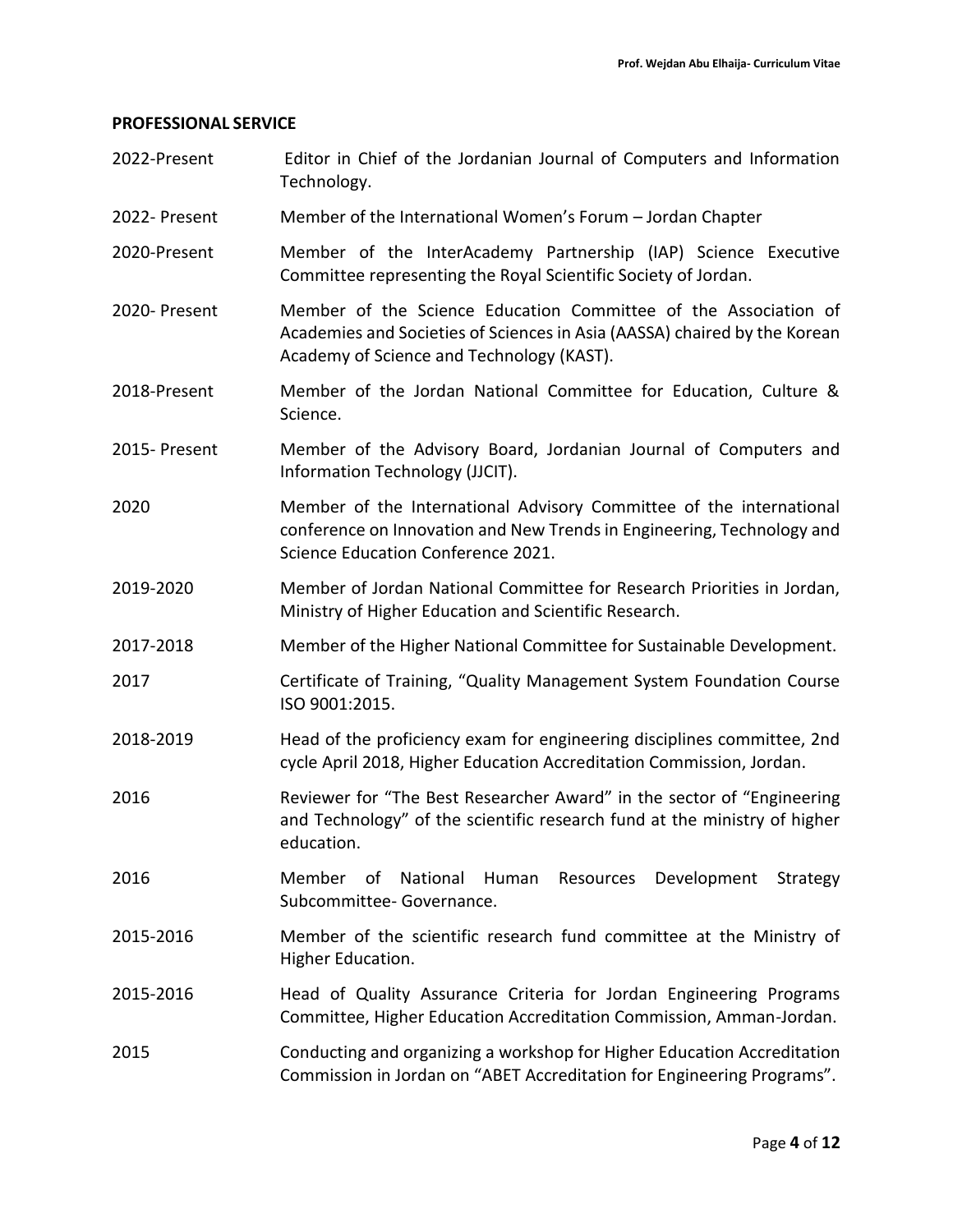| 2014      | Participant, ABET Workshop-Institute for the Development of Excellence<br>in Assessment Leadership (IDEAL) Baltimore, Maryland, USA.                                                  |
|-----------|---------------------------------------------------------------------------------------------------------------------------------------------------------------------------------------|
| 2011-2015 | Project Coordinator, Women in Science Program funded by the American<br>embassy in Amman.                                                                                             |
| 2010      | Participant, University Ranking: QS World Class Universities, Singapore.                                                                                                              |
| 2009      | Participant, "University Development and Critical Thinking-Education in<br>the Arabian Peninsula for a Global Future" conference, the American<br>University of Kuwait (AUK), Kuwait. |
| 2009      | Participant, G8 for Universities Sustainable Development, Torino, Italy.                                                                                                              |
| 2008      | Participant "Quality Assurance Criteria for Higher Education Universities in<br>Jordan" Course, UNESCO-United Nations University, Amman-Jordan.                                       |
| 2008      | Participant, "Introduction to Innovation Management, "Parallel Activity -<br>Quality Control Exchange and Discussion", One-day workshop, PSUT-<br>Amman, Jordan.                      |
| 2006      | Participant, "Promoting Excellence in Higher Education Capacity Building<br>in Quality Assurance", Al Hussein Fund for Excellence Workshop, Amman-<br>Jordan.                         |
| 2000      | External Evaluator for Al Hussein fund for excellence-strategic planning for<br>quality assurance capacity building in Jordanian universities- on site visit,<br>Amman, Jordan.       |
| 2019      | Participant in the IYPT2019 event, 29th of January 2019 at the UNESCO HQ<br>in Paris, France.                                                                                         |
| 201       | Participant in a regional consultation meeting for the Arab Charter of<br>Ethics of Science and Technology, held at the Royal Scientific Society's<br>headquarters in Amman, Jordan.  |
| 2018      | Participant in the World Science Day for Peace and Development 2018<br>under the theme "Science, a Human Right", 9 November 2018, Room IX,<br><b>UNESCO Paris.</b>                    |

# **UNIVERSITY SERVICE**

| 2020-Present | Head of PSUT Study Plans Committee.                      |
|--------------|----------------------------------------------------------|
| 2020-Present | Head of PSUT Scholarships for Gifted Students Committee. |
| 2020-Present | Head of PSUT Teaching Field Incentives Committee.        |
| 2020-Present | Head of PSUT Postgraduate Scholarship Committee.         |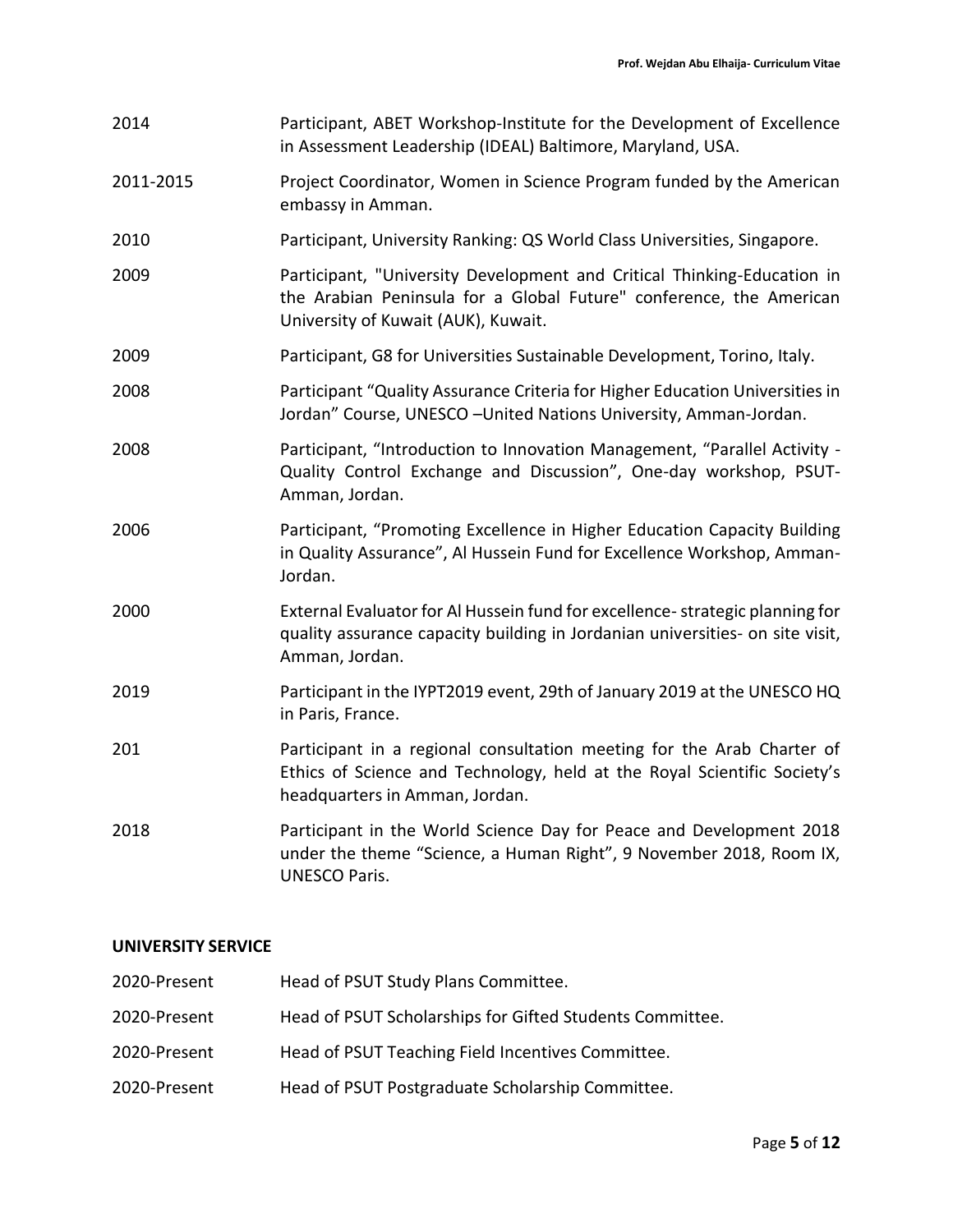- 2020-Present Head of PSUT New Programs Committee
- 2020-Present Head of PSUT Extension School Committee
- 2020-Present Head of PSUT Quality Assurance Board
- 2020-Present Head of PSUT Online Learning Committee
- 2020-Present Head of PSUT Strategic Planning Committee.
- 2020-Present Member of PSUT Student Aid Fund Committee.
- 2020-Present Member of PSUT University Council.
- 2020-Present Head of the Rating Agency Technical Committee- Imitative proposed by Dr. Farouq Kharouf for the Banking System in Jordan.
- 2020-Present Head of a committee for drafting PSUT Researchers Promotion Regulation.
- 2020-Present Head of PSUT Ranking and Rating Committee.
- 2017- 2018 Head of a committee for drafting "Risk Management Strategic Plan" at ZUJ.
- 2016- 2020 Head of ABET Accreditation Preparation Committee- Faculty of Engineering and Technology at ZUJ. (As a result, the civil and infrastructure engineering program was granted ABET accreditation for 6 years).
- 2011-2015 Head of ABET Accreditation Preparation Committee- King Abdullah II Faculty of Engineering, PSUT. (As a result, all engineering programs were granted ABET accreditation).
- 2014 Head of the selection committee engineering students with the best projects for Crown Prince, Hussein bin Abdullah NASA's internship initiative. As a result, PSUT students Zaid Kawar, Zaid Dhabayan and Farah Salah have been selected to participate in applied research projects at the National Aeronautics and Space Administration (NASA) for their excellence and leadership, reflecting the University's excellent international reputation.2013 Established a Cooperative Master Degree Program in Electrical Engineering between PSUT and Ulm University, Ulm, Germany.
- 2011-2015 Member of PSUT Employees Affairs Committee.
- 2006 and Member of PSUT Academic Research Committee
- 2010-2015
- 2003 and Member of King Abdullah II School of Engineering Council.
- 2009- 2015
- 2006, 2010 and Member of the PSUT University Council.

2011-2015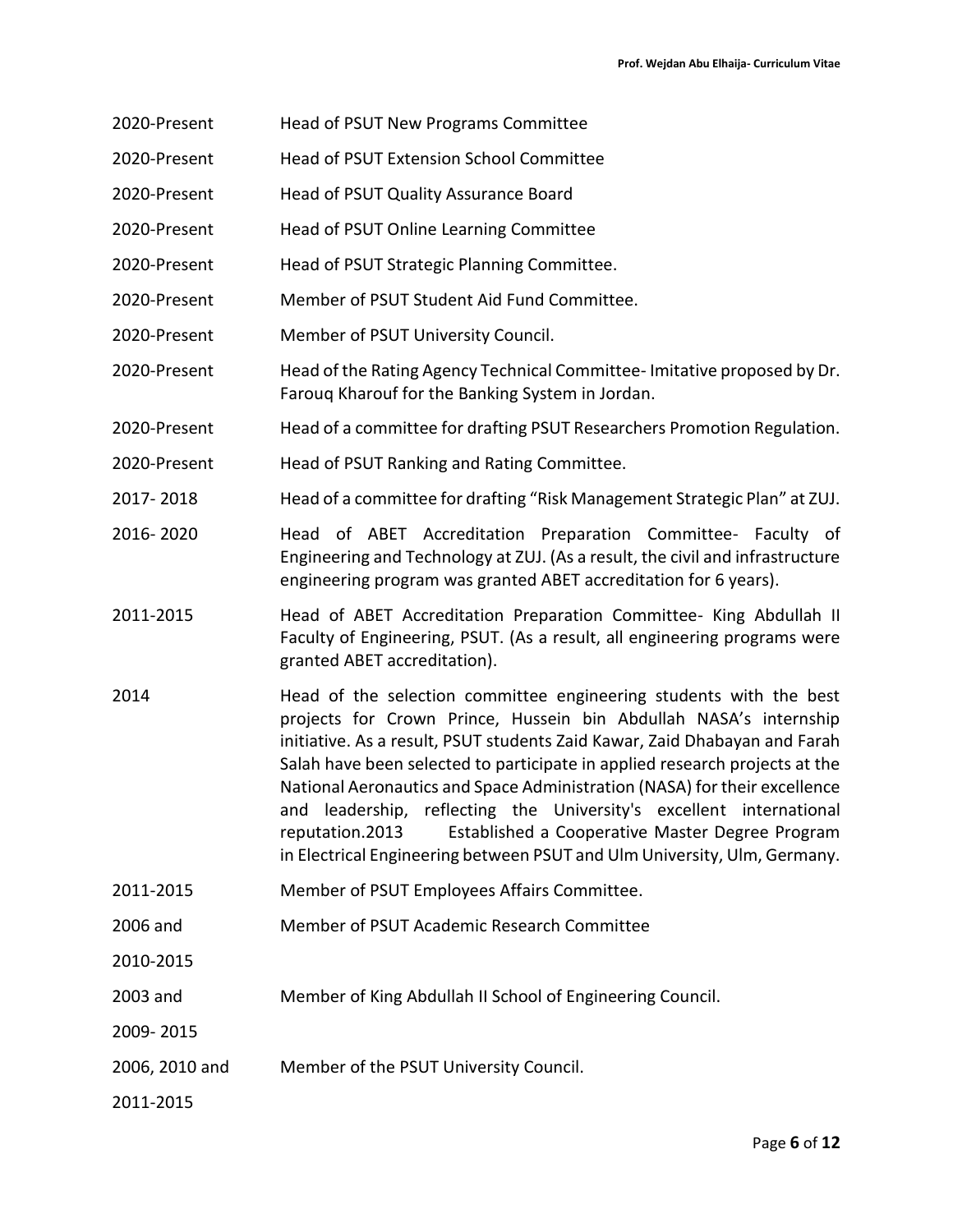- 2007-2012 Head of the steering committee for drafting the first strategic plan for PSUT.
- 2012 Head, "Development of a new curriculum for the Electrical Power and Energy Engineering program" committee at King Abdullah II Faculty of Engineering, PSUT.
- 2012 Head, "Development of five new electrical machines, power electronics, power systems and protection and renewable energy laboratories for the new electrical power and energy program "committee at King Abdullah II School of Engineering, PSUT.
- 2010-2015 Counsellor- IEEE Women in Engineering Club at PSUT.
- 2012 Panelist- The importance of Science & Innovation for development, "Global Thinkers Forum 2012: Women Leaders in MENA", Amman, Jordan.
- 2012 Member of the selection committee of Women in Science Hall of Fame Award offered by the American embassy in Amman.
- 2011 Member of Electrical Power and Energy Accreditation Program Committee Jordan Accreditation Commission, Amman.
- 2008 and 2011 Head of the selection committee of Queen Rania Al-Abdullah scholarships offered by the Athens information technology university (AIT) to Jordanian graduates, Amman, Jordan.
- 2011 Head, Publication, publicity and dissemination committee, IEEE global engineering education conference "Learning Environments and Ecosystems in Engineering Education" EDUCON 2011 PSUT.
- 2001 Head of ABET Accreditation Preparation Committee, King Abdullah II faculty of Engineering.

## **SERVICE OF CONFERENCE CHAIRS**

Chair, the 8th International Conference on Engineering, Project, and Production Management (EPPM 2017), (19 -21) Sep. 2017, Amman-Jordan.

Chair Session, "Promotion of Arab Women in Science", special session at the World Science Forum 2017, 7-11 November 2017, Dead Sea, Jordan.

Chair, the "1st Women in Science Symposium", May 18 2015 at PSUT campus, Amman-Jordan.

## **SERVICE TO PROFESSION**

Editor in Chief of the Jordanian Journal of Computers and Information Technology (2022-Present)

Reviewer to several highly indexed journals in Energy Conversion.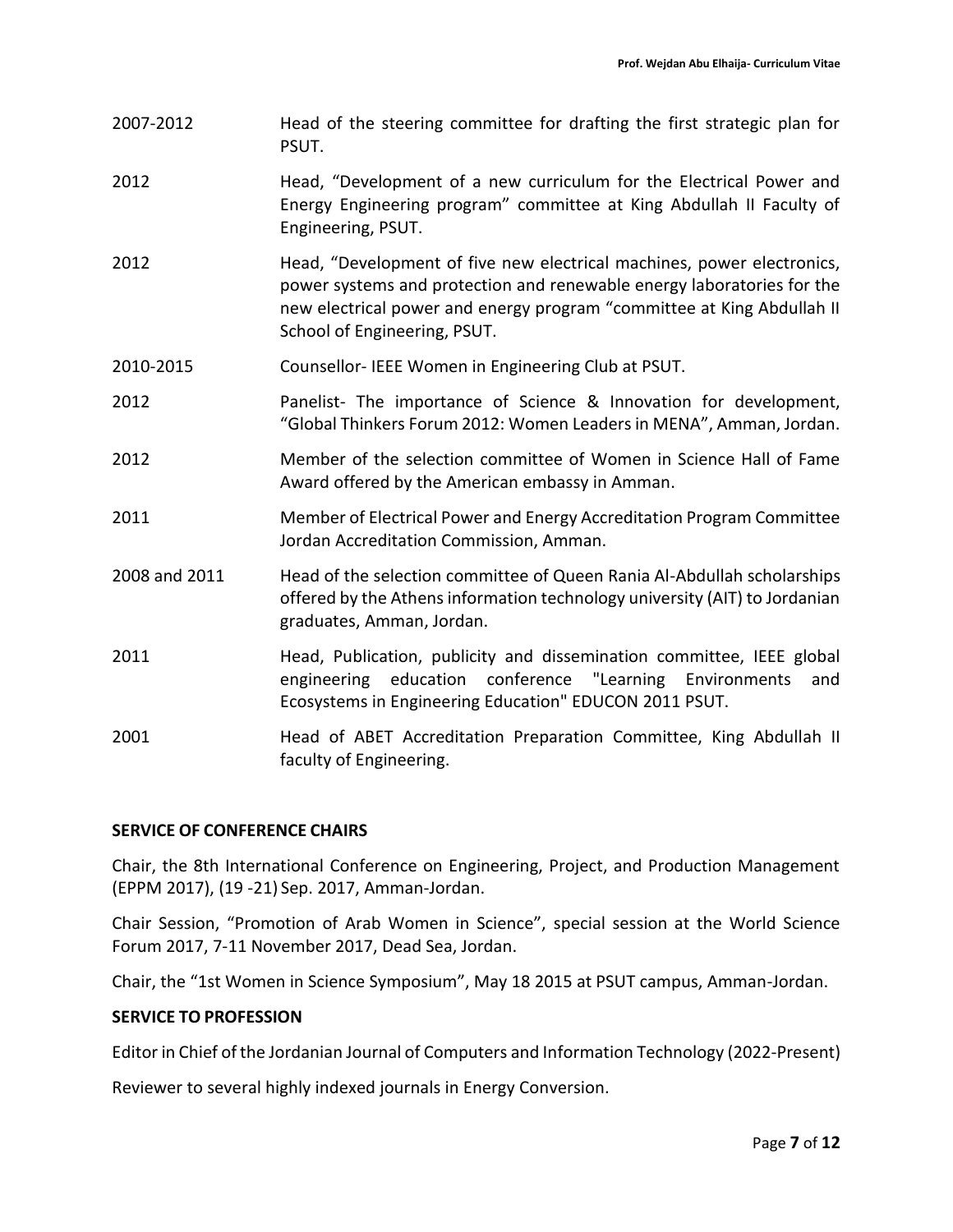## **POSTGRADUATE THESIS SUPERVISION**

- 2017-2019 Fares Faouri: Field Oriented Control of Three Phase Induction Machine Incorporating Flux Saturation Effects, PSUT.
- 2018-2020 Homam Bakri: Enhancement of PV Panels Performance Using Nanoparticles and Modern Cooling Techniques, PSUT.
- 2018-2021 Muna Zoubi: Differential Power Processing for Increased Energy Production of Photovoltaic Systems, PSUT.
- 2018-2020 Manar Quda: Performance Analysis of Different Series Compensation Schemes of SMIB Power System Incorporating PV Generation, PSUT.
- 2018-2020 Rona Qatameen: Prediction of Power Output of Wind Turbines by System Identification Techniques, PSUT.
- 2020-2022 Muath Qendel: Comparative study between wind turbine modeling techniques: physical modeling, subspace identification, and machine learning techniques, PSUT.
- 2020-Present Mena Arafat: Conceptual design of concentrating solar power plant for dispatchable power generation, PSUT.
- 2020-Present Ahmad Elmomani: Multiple Process Modeling of Supercritical Thermal Power Plant (From Startup to Shutdown Simulation Studies), PSUT.
- 2020-Present Omar Abu-Znad: Wide-Range Predictive Control Strategy for Supercritical Generation Unit via Classical Model Predictive Control, PSUT.
- 2021-Present Marwan Al Shami: Development of a Grey-Box Gas-Turbine Model and Control Strategy Using Whale Optimizer, PSUT.
- 2021-Present Maryana Haddadin: Time-Based Performance Prediction of Thermal Power Plants Using Deep-Learning Techniques, PSUT.
- 2021-Present Mohammad Qasem: Development of a Grey-Box Clean-Coal Power Station Model and Control Strategy Using Meta-Heuristic Optimization Techniques, PSUT.

### **PUBLICATIONS**

- **1.** Khasawneh M.A., Thaher N.H., Shibli R.A., **Abu Elhaija W.S**., Alwahadni A.M. (2022) Bolstering Economic Growth in the Arab Region Through Commercialization of Research Outcomes. In: Badran A., Baydoun E., Hillman J.R. (eds) Higher Education in the Arab World: Research and Development. Springer, Cham. https://doi.org/10.1007/978-3-030- 80122-9\_8.
- **2.** Abu Al-Haija, Q.; Krichen, M.; **Abu Elhaija, W**. Machine-Learning-Based Darknet Traffic Detection System for IoT Applications. Electronics 2022, 11, 556. https://doi.org/10.3390/electronics11040556.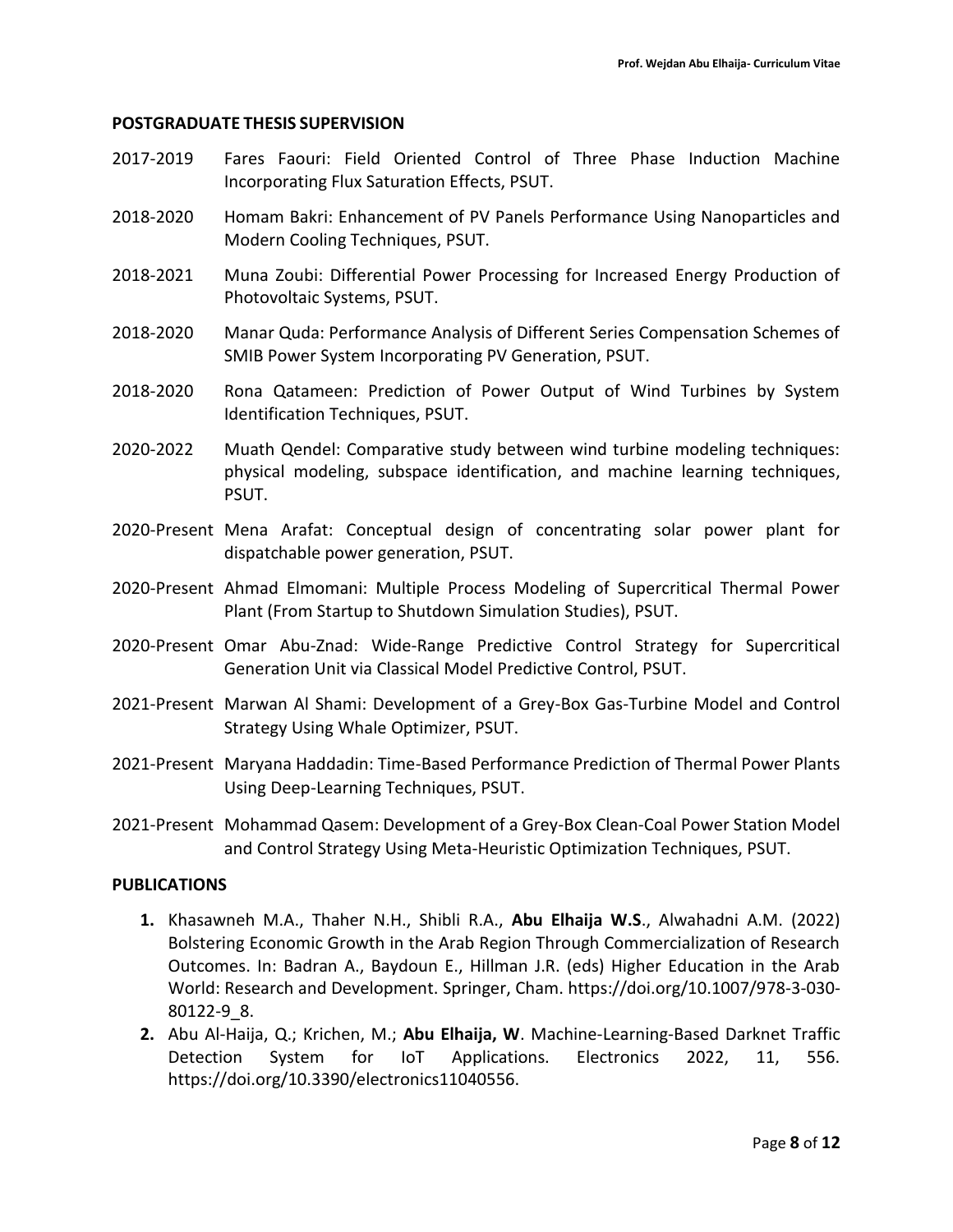- **3.** Hassan Sumaya bint El, Cordova Kyle E., Rabadi Ghaith, **Abu Elhaija Wejdan**, "The (Un)Sustainability of Higher Education Institutions in Jordan, Frontiers in Sustainability, Vol 2, 2021, DOI=10.3389/frsus.2021.653992.
- **4.** Homam Al Bakri, **Wejdan Abu Elhaija**, Ali Al Zyoud, "Solar photovoltaic panels performance improvement using active self-cleaning nanotechnology of SurfaShield G", Energy, Volume 223, **2021**, 119908, ISSN 0360-5442, [https://doi.org/10.1016/j.energy.2021.119908.](https://doi.org/10.1016/j.energy.2021.119908)
- **5.** Omar Mohamed, Zain Bitar, Alla Abu-Sultaneh, **Wejdan Abu Elhaija**, "A simplified Virtual Power System Lab for Distance Learning and ABET Accredited Education Systems", The International Journal of Electrical Engineering & Education, [https://doi.org/10.1177/0020720921997064.](https://doi.org/10.1177/0020720921997064) First Published February 24, **2021**.
- **6. W. A. Elhaija**, A. A. Wahadni, Z. Hamici and M. A. Afifeh, "Current Status of Engineering Education in Jordan," 2021 6th International STEM Education Conference (iSTEM-Ed), 2021, pp. 1-4, doi: 10.1109/iSTEM-Ed52129.2021.9625132.
- **7.** N. A. Tawalbeh, S. S. Al Mattar, **W. S. Abu Elhaija** and M. A. Khasawneh, "Impact of COVID-19 on Electric Energy Consumption," 2021 12th International Renewable Energy Congress (IREC), **2021**, pp. 1-6, doi: 10.1109/IREC52758.2021.9624928.
- **8.** Qandil M, Mohamed O, Abu Elhaija W. A comparative study of wind turbine-generator modeling techniques: Physical modeling, subspace identification, and dynamic neural networks. Wind Engineering. doi:10.1177/0309524X211066623
- **9.** Rana A. M. Alhorani, **Wejdan Abu Elhaija**, Subhi M. Bazlamit & Hesham S. Ahmad,"ABET accreditation requirements and preparation: Lessons learned from a case study of Civil Engineering Program", Cogent Engineering, Volume 8, **2021** - Issue 1, Published Online: 23 Nov **2021**.
- **10.** Wejdan Abu Elhaija, "Scientific articles for sale in black market", THE Jordan Times Newspaper, Oct 18, 2021.
- **11.** Qudah, Manar, **Abu-Elhaija, Wejdan**, Widyan, Mohammad, "Performance Analysis of Different Series Compensation Schemes of SMIB Power System Incorporating PV Generator", International Transactions on Electrical Energy Systems. Volume 31, Issue1, January **2021**, e12699 **2020**, DOI: 10.1002/2050-7038.12699.
- **12. Wejdan Abu Elhaija** and Zoubir Hamici, "Robust Unbalance Compensation of Induction Machines using Swarm Intelligence Control: Design and Analysis", Electric Power Components and Systems, Volume 48, **2020** - Issue 9-10, https://doi.org/10.1080/15325008.2020.1821839.
- **13.** Hesham S Ahmad, **Wejdan Abu-Elhaija** and Yousef Qandoos, "New Strategy for Enhancing Engineering Practical Teaching through the Development of Infrastructure Learning Hub (ILH)", 9th International Conference on Engineering, Project, and Production Management (EPPM2018), MATEC Web of Conferences 312, 02001 **(2020)** [https://doi.org/10.1051/matecconf/202031202001.](https://doi.org/10.1051/matecconf/202031202001)
- **14.** Rona Qatamin, Omar Mohamed and **Wejdan Abu Elhaija**, "Prediction of Power Output of Wind Turbines using System Identification Techniques" International Review on Modelling and Simulations (I.RE.MO.S.), Vol. 13, N. 1, February **(2020)** [https://doi.org/10.15866/iremos.v13i1.17713.](https://doi.org/10.15866/iremos.v13i1.17713)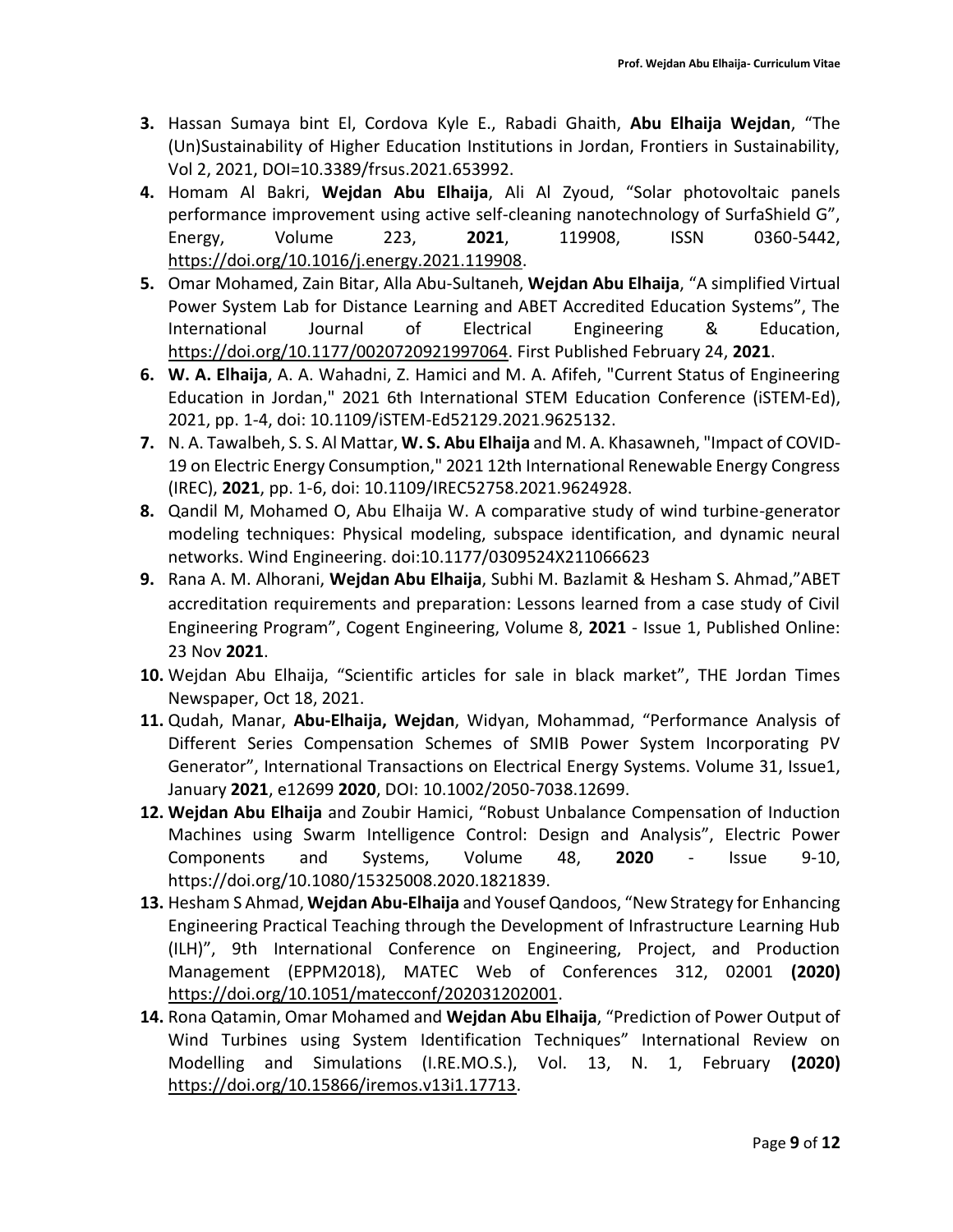- **15. Wejdan Abu Elhaija** and Ahed Al-Wahadni," Online Education: A Tool that Comes with New Rules" Islamic World Academy of Sciences Newsletter, Sep-Dec 2020, Vol. 28, No. 43, pp.5-7.
- **16.** Zoubir Hamici and **Wejdan Abu Elhaija**," Power Conditioning with Intelligent Control using a Novel Recursive Stochastic Optimization", **IEEE Transactions on Industrial Electronics**, vol. 66, Issue 5, May **2019**. DOI: 10.1109/TIE.2018.2856195.
- **17.** Z. Hamici and **Wejdan Abu Elhaija**," Novel Current Unbalance Estimation and Diagnosis Algorithms for Condition Monitoring with Wireless Sensor Network and Internet of Things Gateway**", IEEE Transactions on Industrial Informatics**, vol. 15, Issue 11, 19 November **2019**, DOI: 10.1109/TII.2019.2935743. Special Section on Identification and Observation Informatics for Energy Conversion, and Applications.
- **18.** Ali Al-Zyoud, **Wejdan Abu Elhaija**, "Solar Power Lead Battery Storage Solution Using Cycle Recovery Charging Method", **Journal of Energy Storage**, 25 (**2019**) 100843.
- **19.** Fares S. El-Faouri, Omar Mohamed, and **Wejdan Abu Elhaija, "**Model-Based Field-Oriented Control of a Three-Phase Induction Motor with Consideration of Rotor Resistance Variation", International Review of Electrical Engineering 14(3):173, **June 2019.**
- **20. W.S. Abu-Elhaija** and A. Muetze, "A Voltage Unbalance Factor Coding Technique for Three-Phase Induction Motors**",** International Transactions on Electrical Energy Systems 28(4): e2554, DOI: 10.1002/etep.2554, January 2018.
- **21.** Fares S. El-Faouri, Omar Mohamed, and **Wejdan Abu Elhaija**," Comparison of Three Phase Induction Motor Control Models Incorporating Mutual Flux Saturation Effect", International Journal on Energy Conversion (IRECON), vol.5, no.5, **2017.**
- **22. W. Abu-Elhaija**, Vahid Ghorbanian, J. Faiz and H. Nejadi Koti, "Significance of Rotor Slots Number on Induction Motor Operation under Broken Bars", IEMDC May, Miami, Florida, **2017**.
- **23.** Fares S. El-Faouri, Omar Mohamed, and **Wejdan Abu Elhaija**," D-Q model and control of a three - phase induction motor considering mutual flux saturation effect", JIEEEC **2017**, Amman, Jordan.
- **24.** Mohammad Masoud, **Wejdan Abu-Elhaija**, Yousef Jaradat, Ismael Jannoud, and Loai Dabbour, "Software Project Management: Resources Prediction and Estimation Utilizing Unsupervised Machine Learning Algorithm", The 8<sup>th</sup> International Conference on Engineering, Project, and Production Management EPPM2017, Sep **2017**, Amman, Jordan.
- **25.** Yousef Jaradat, Ismael Jannoud, Mohammad Zakaria Masoud, **Wejdan Abu-Elhaija**, "A Roadmap for SDN-based Network Management: Al-Zaytoonah University of Jordan Case, 18th International conference on Sciences and Techniques of Automatic control & computer engineering, At Tunis-Monastir, Dec **2017**.
- **26.** Ayman Faza, Majd Batarseh, and **Wejdan Abu-Elhaija**, "Upgrading power and energy engineering curricula in Jordanian universities: A case study at PSUT", **International Journal of Electrical Engineering Education**, (IJEEE), vol. 54, 1: pp. 57-81, Oct. **2016**.
- **27. Wejdan S. Abu Elhaija**, Jamal Y. Thalji, "Self-Excited Reluctance Generator: State of the Art and Future Trends", **International Journal on Energy Conversion** (IRECON), Vol. 1, July **2014**.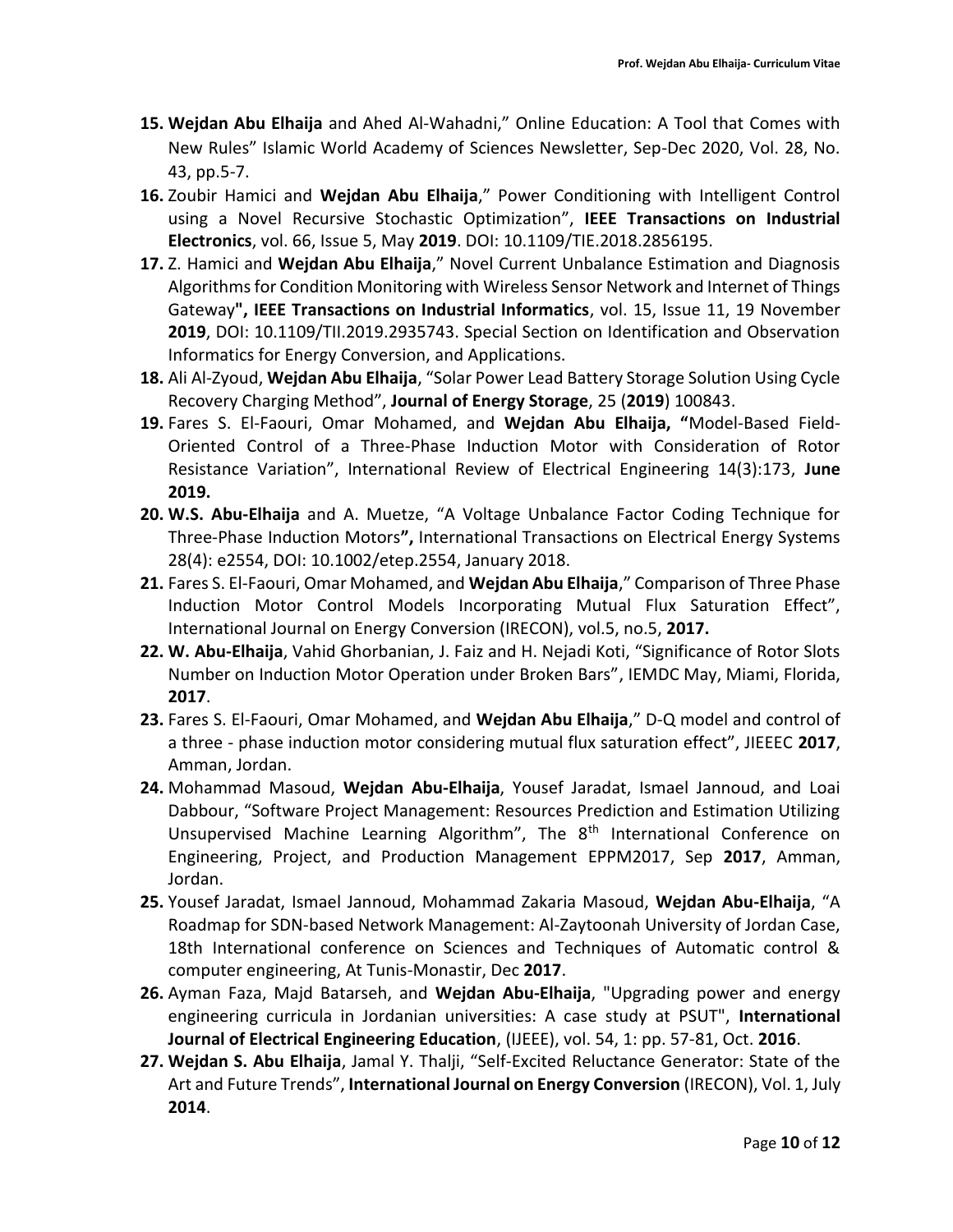- **28. W. S. Abu-Elhaija** and Jawad Faiz, "Review of Series Connected Wound Rotor Three Phase Induction Motors", 22<sup>nd</sup> International Symposium on, Power electronics, electrical drives, automation and motion, Naples, Italy, 18-20 June **2014**.
- **29. W. S. Abu-Elhaija**, and A. Muetze, "Self-Excitation and Stability at Speed Transients of Self-Excited Single-Phase Reluctance Generators", **IEEE Transactions on Sustainable Energy**, vol. 4, issue 1, Jan **2013**, pp.136-144.
- **30.** Jawad Faiz, Hossein Ehya and **W.S. Abu-Elhaija**, "New Optimal Configurations for Twophase Switched Reluctance Motors", 8th Jordanian International Electrical and Electronics Engineering Conference" JIEEEC" , Amman-Jordan, 16-18 April **2013**.
- **31.** Ehya, Jawad Faiz and **W. S. Abu-Elhaija**, "Detailed Performance Analysis of Salient Pole Synchronous Generator under Dynamic Eccentricity Fault", the 8<sup>th</sup> Jordanian International Electrical and Electronics Engineering Conference JIEEEC, Amman-Jordan, 16-18 April **2013**.
- **32.** Jawad Faiz, Mahmud Bijan, Bashir Ebrahimi, **W.S. Abu-Elhaija**, "Three-Dimensional Magnetic Equivalent Circuit Modeling of Induction Motor", the 8<sup>th</sup> Jordanian International Electrical and Electronics Engineering Conference JIEEEC, Amman-Jordan, 16-18 April **2013**.
- **33. W.S. Abu-Elhaija**, Bashir Mahdi Ebrahimi, Jawad Faiz, "Influence of Simulation Precision on Broken Rotor Bars Fault Diagnosis Accuracy in Induction Motors", **International Review of Electrical Engineering (I.R.E.E.)**, Vol. 7, No. 2, March-April**, 2012**, pp.3935-3940.
- **34. W. S. Abu-Elhaija**, Vahid Ghorbanian, Jawad Faiz and Bashir Mahdi Ebrahimi" Impact of closed-loop on behavior of Inverter-fed Induction Motors with Rotor Broken Bars Fault", IEEE International Conference on Power Electronics, Drives and Energy Systems (IEEE PEDES 2012), 16-19 December **2012**, Bengaluru, India.
- **35. W. S. Abu-Elhaija**, A. M. Takbash, Jawad Faiz and Bashir Mahdi Ebrahimi" Eccentricity Fault Diagnosis in Induction Motors using Global Processors- A Review", IEEE International Conference on Power Electronics, Drives and Energy Systems (IEEE PEDES 2012), 16-19 December **2012**, Bengaluru, India.
- **36.** J. Faiz, B. M. Ebrahimi and **W. S. Abu-Elhaija**," Computation of Static and Dynamic Axial and Radial Forces on Power Transformer Windings due to Inrush and Short Circuit Currents", 2011 IEEE Jordan Conference on Applied Electrical Engineering and Computing Technologies (IEEE AEECT), 6-8 December **2011**, The University of Jordan, Amman, Jordan.
- **37.** F. K. Amoura, **W.S. Abu-Elhaija**, "Time Varying Magnetic Fields under Power Transmission Lines ", IEEE EPQU - Electrical Power Quality and Utilization Conference Lisbon, Portugal, 17-19 October **2011**.
- **38. W.S. Abu-Elhaija and A.** Muetze, "Effect of the variation of the rotor impedance with slip on the performance of single-phase excited three-phase induction motors, "**IEEE Transaction on Energy Conversion**", Vol. 25, No. 4, Dec **2010**, pp.1010-1020.
- **39. Abu-Elhaija, W. S**., Faiz, Jawad and Ebrahimi, Bashir Mahdi, "Analytical Prediction of Instantaneous Torque and Speed for Induction Motors with Mixed-Eccentricity Fault Using Magnetic-Field Equations", **Electromagnetics**, 30: 6, 525 - 540, **2010**, pp.525-540.
- **40.** J. Faiz, B. Ebrahimi, H. A. Toliyat, **W. S. Abu-Elhaija**, "Mixed-fault diagnosis in induction motors considering varying load and broken bars location", **Energy Conversion and Management**, Volume 51, Issue 7, July **2010**, pp.1432-1441.